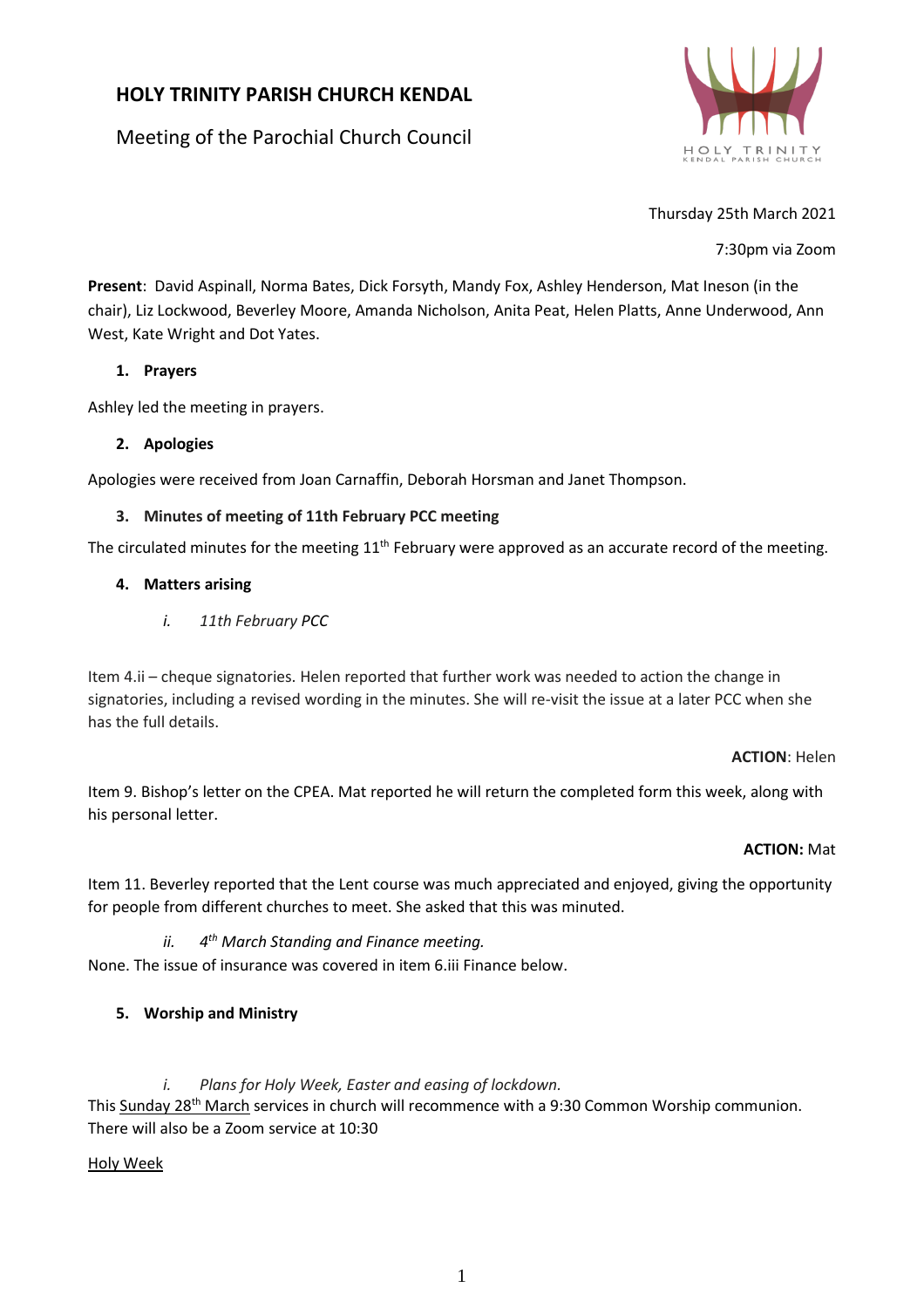• zoomed service of Night Prayer at 7:30 pm on Monday to Wednesday, run by the Helm Mission Community.

- 10:30 communion in church building on Maundy Thursday,
- service 12 to 3pm in church building Good Friday
- communion at 9:30 in church building on Easter Sunday.
- Zoom Gathering Service on Easter Sunday at 1030

# 11th April – as Easter Day.

If lockdown easing follows the published national plan with **step 2 on 12th April**, on **Sunday 18th April** we will resume 3 services each Sunday in church building and the Thursday communion service will recommence in church on 15<sup>th</sup> April. The church will be open for private prayer only (not general visits) from **19th April** from 10am -12 noon Monday to Friday.

If step 3 of lockdown occurs on May  $17<sup>th</sup>$  – then the church will re-open for all visitors. It is hoped that will include additional opening hours and Saturdays but this is dependent on additional volunteers. During services in church, the organ will be played but there will be no other live music or singing.

# **The PCC approved these plans.**

*ii. Mission area*

Mat reported that the Kendal Mission Area is discussing developing and maintaining permanent online mission and worshipping community. Lucy Foster and Rev Melanie from Kendal Methodist churches are bringing a group together to more this forward.

The CAP debt relief centre has raised more than half of the required £22k funding to commit to training of staff and launch of the centre. The start of the project has been slightly delayed to the end of 2021 or start of 2022. They plan to launch a Just Giving fundraising page after a meeting in April. Helen asked for confirmation of KPC's commitment to the project, which is £50/ month.

# *iii. Furloughed staff*

Mat and Norma outlined the current plans for bringing staff back from furlough:

- Cleaners on 19th April
- Andy organist from 18th April.

In absence of other live music allowed under current regulations, Duncan will remain on furlough or part furlough. Mat will speak to him.

# **The PCC approved these plans.**

Libby is meeting with Mat next week to review possibilities for work with young people, children and families. A decision about whether to unfurlough her hours will be made after that.

Mat proposed the formation of a personnel subcommittee after the APCM to deal with various personnel/ HR issues such as appraisals, workload, salary review and job descriptions. The committee would not be directly responsible for line management of staff. The committee would consist of the vicar, one church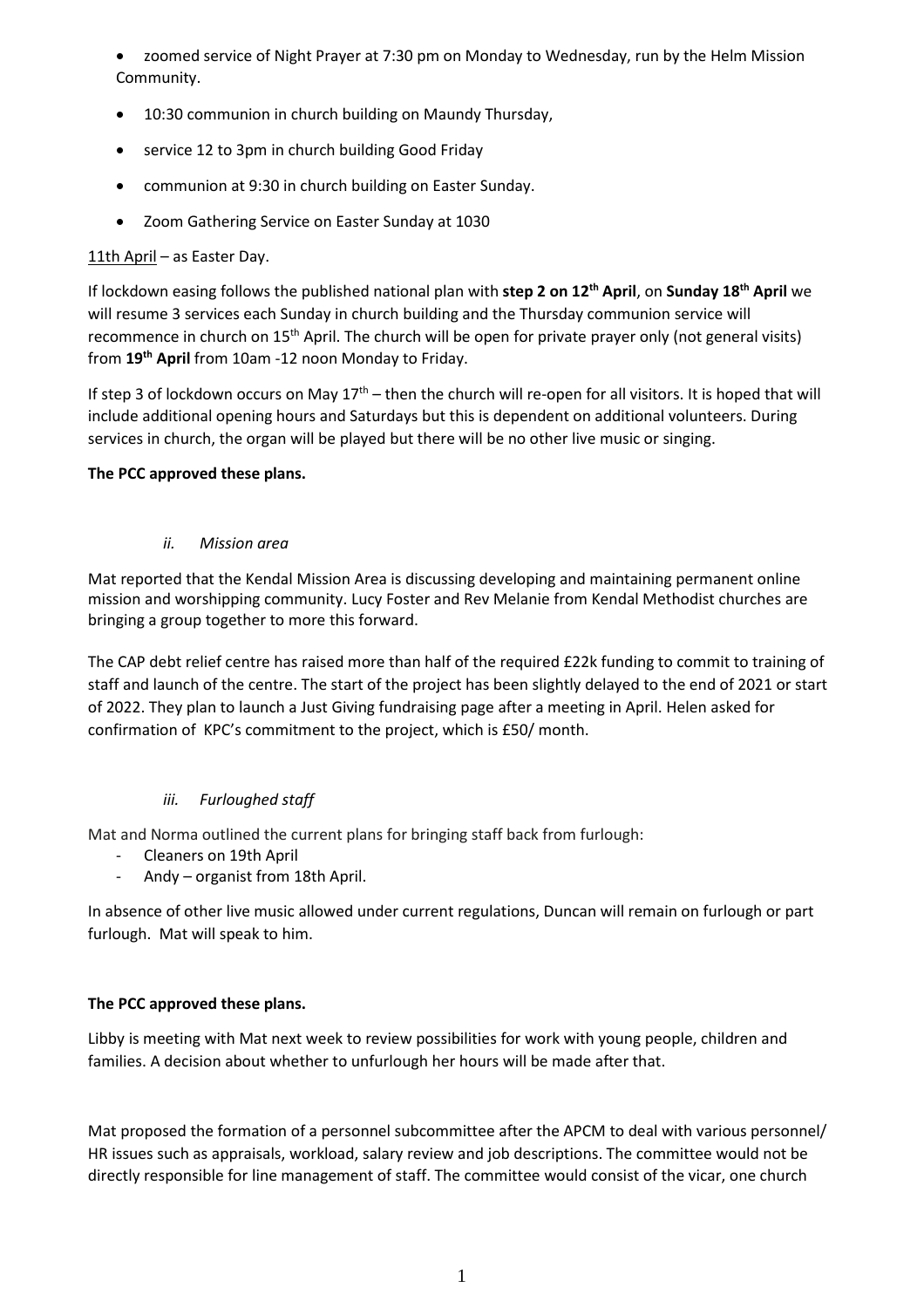warden and other members of the PCC. It was noted that clear terms of reference would be needed. Mat will write a draft of these for approval at the next PCC.

# **The PCC agreed to this proposal.**

**ACTION:** Amanda /Mat item for agenda on PCC meeting after APCM

#### **6. Finance**

# *i. Pay award*

Helen noted that no pay award was given last year and she would like to be able to offer an award to staff from the second quarter of 2021, April or soon after. It was agreed that this would be the first task of the new personnel committee.

### *ii. Report for APCM*

Helen had circulated a draft of the annual report for the APCM which she had been working on. It had not been possible to present a complete audited report for approval at this PCC so an additional PCC meeting was agreed for Tuesday  $13<sup>th</sup>$  April @ 7:30 via Zoom to finalized and approve the report.

The PCC helped Helen with information she needed to complete the text.

**ACTION:** Helen and other to finalise reports for meeting on 13th April

### *iii. Church insurance excess*

Norma reported back from S&F committee (4<sup>th</sup> March) that queries had been raised about the insurance position of the detached youth work. Anne Underwood explained that she had had conversations with Ecclesiastical Insurance and agreement had been given by the underwriter. She would find the relevant emails and send them to Norma. Norma commented that to be covered by KPC insurance any volunteers needed to be registered with KPC. The excess was £2,500 for personal injury for all church work.

The PCC has agreed to the pilot project (meeting 11<sup>th</sup> February) and the three volunteers involved in the pilot are all licensed clergy or Diocese employees with relevant Diocese safeguarding training. There was discussion as to whether the Diocese would cover insurance or whether this would be the individual churches of the clergy. This needs to be checked but we are pretty sure that they will come under KPC's insurance as it is a KPC pilot project.

ACTION: Anne Underwood and Norma

# **7. Triennial visitation – church wardens report**

Dick reported the Archdeacon Vernon Ross has visited on 24<sup>th</sup> March to review the forms and archives. The Archdeacon was impressed with the organisation and especially the work of the church office and Ann and Dot's tremendous work on covid-secure opening of the church. He wished us well in the building work but reminded KPC to keep the mission/ purpose of the church in focus throughout.

Mat thanked the church wardens for all the work which had gone into preparation for the visit.

# **8. Future Vision for KPC - (Mat's document circulated in advance)**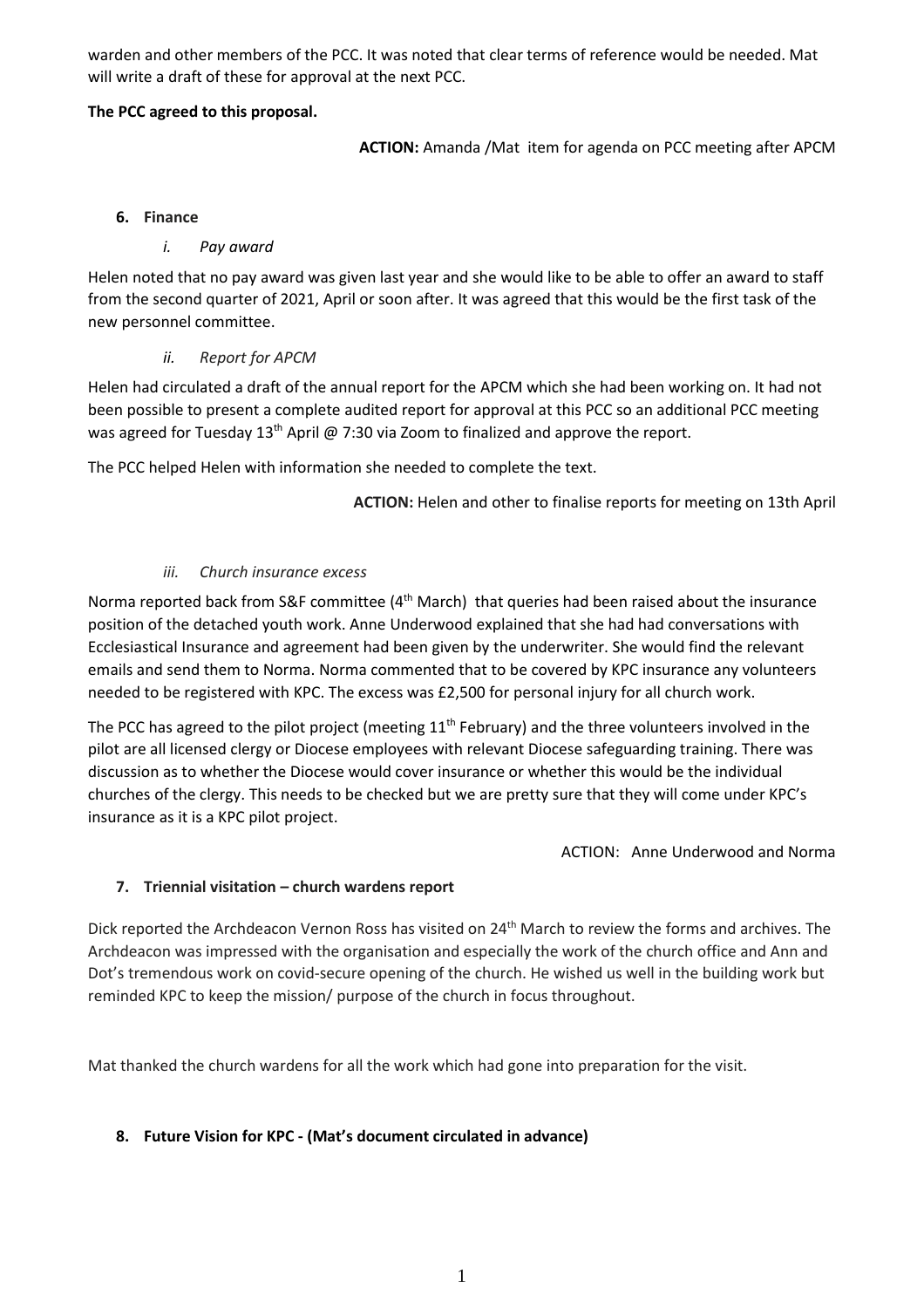Mat opened discussion with a summary of his methods and sources in drafting the discussion document. He asked that small groups consider the mission outlined on page 6 and the associated questions on page 2. The feedback from groups is summarised below.

Feedback from groups at PCC 25th March 2021

Vision is a v good starting point for Architect to present us with structures questions to help us work out what we need to decide on and also to enable him to present us with defined possibilities.

Developing the space that we have in a safe and creative way to meet the community needs; rehearsal pace, exhibitions / cafe meeting space etc Outside the building? Garden for youngsters to explore creation life and death.

Good to develop the space we have so that the community feel welcome in it - develop area where Kitchenette is - welcoming space for community as well as being a beautiful space. Vision is good.

Building is there to support work outside it as well. Adapt building, extend Cafe area, get out into community non churchy things), need people to be able to see into the church. becoming carbon neutral?

### Next Steps?

We need to include others quickly inside and outside?

Mat would like to set up a small group of PCC members to work this year on these issues between April and July this year. This group will be formed at the PCC after the APCM. Mat asked all PCC members to think and pray about whether this is something they would like to be involved in.

**ACTION:** Amanda /Mat item for agenda on PCC meeting after APCM. All PCC members for reflection.

#### **9. Building Matters**

**i.** *Conservation repair of windows sXIV and sXII***.**

In order to proceed with the Faculty application the following proposal was made;

Having received a substantial grant from Historic England and a guarantee from the Kirkland Trust to cover the remaining costs of repairs, this work can now go ahead. The repairs will be carried out under the *supervision of Mike Darwell, Architect/Director at John Coward Architects Ltd, Cartmel. The contractor for* the masonry work will be Ian Askins from Askins and Little and the stained glass will be repaired by Elizabeth *Hippsley-Cox from Eden Stained Glass.*

# *The motion to approve the start of the works was proposed by Dick Forsyth and seconded by Norma Bates. It was approved unanimously by the PCC.*

**ACTION**: Diane, Mat and Dave Aspinall to complete Faculty application process.

*ii. Update Master Plan from Mike Darwell*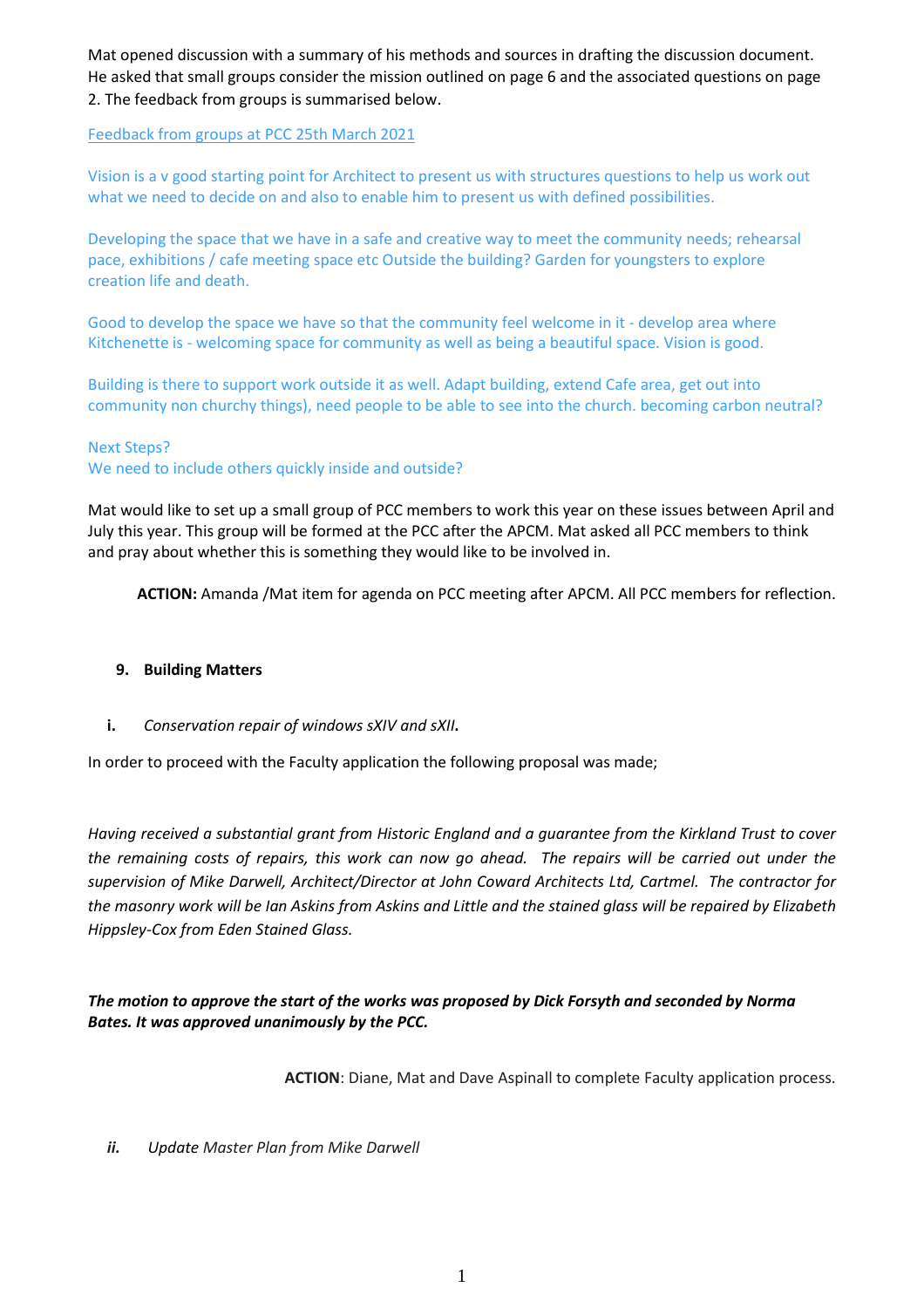A draft copy of the Quinquennial inspection report from Mike Darwell was circulated just before the meeting. Members would need time to read fully.

Norma gave a brief summary of the current situation:

Scaffolding: will be erected in and outside the building for work on the windows. This may be in the early summer. Couples with weddings booked during that time need to be contacted to let them know.

**ACTION:** Norma and Church Office

West Doors: Paul Crosby has submitted the final drawings and his invoice. We hope that this invoice will be covered by the All Hallows Trust. Norma will follow this up.

**ACTION**: Norma and Buildings group Mike Darwell is taking on this work as part of the main project and there are steps in process for the transfer of work between architects.

Bellingham roof: the roof has been inspected and the formal report is awaited Tower: Dave Aspinall has borrowed dehumidifier for the Tower to help with condensation. Porch: *(Facts corrected after the meeting)* Diane has been in contact with Steve Meyer from Craig and Meyer Architects (the architects for the porch roof repairs 2017) to discuss the faults which have been discovered and detailed in a preliminary report by Hutton and Rostrum. This was done on the advice of Samantha Jenkins of DAS Solicitors (who act on behalf of Ecclesiastical Insurance). We are still awaiting the final report from Hutton & Rostrum and a response from Meyers detailing what their original instructions were. More will follow on this as things unfold.

Pinnacles: the top two courses of the faulty pinnacle have now been removed/ fallen. The protective barriers below are to remain in place. We are awaiting a report from the stone mason before proposing a way forward to PCC.

**ACTION**: Buildings group

# **10. Safeguarding**

In Janet's absence this was deferred to the PCC meeting of 13<sup>th</sup> April.

# **11. Deanery Synod**

i. Meeting report

In Deborah's absence and Mat not being at the last meeting no report of the last DS meeting was possible.

ii. Vacancies

There are two vacancies for lay Deanery Synod representatives. Mat noted that DS lay members will form the electorate for this years elections to the General Synod.

**ACTION:** PCC to think about who could be encouraged to stand, and whether they might like to.

#### **12. Wardens' Report**

Dick gave an update on the wardens' report in preparation for the APCM. The wardens have prepared an up to date inventory, terrier and logbook of the church to be presented to the APCM.

The inventory has been checked, updated and transferred to spreadsheet. Digital records of all items are in progress. One item (a silver flagon) is missing but 18 items previously thought lost have been found.

- The terrier is underway with various issues about land ownership around the church to be resolved.
- The logbook (of repairs/ alterations) is being transferred to a spreadsheet